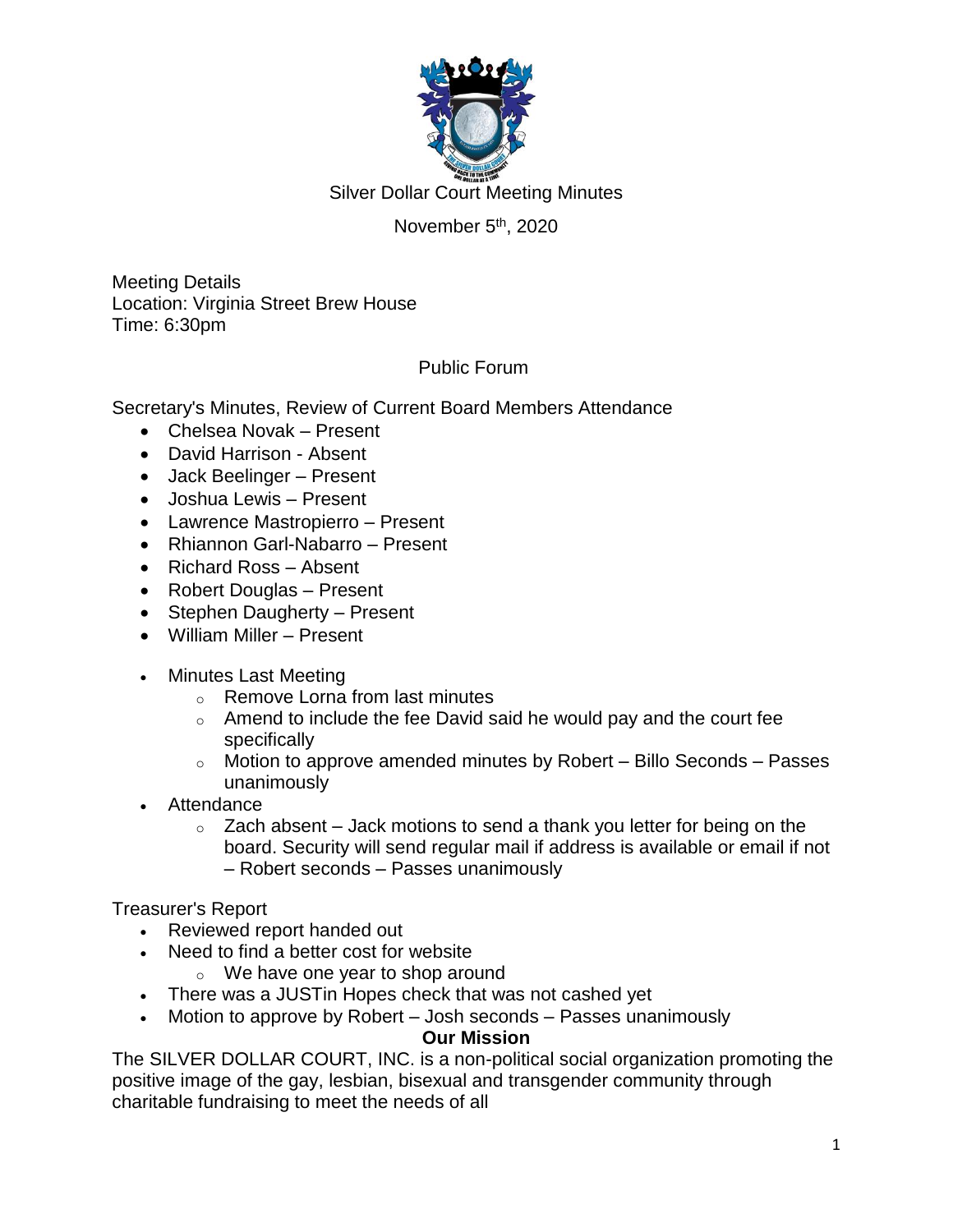

#### November 5<sup>th</sup>, 2020

Public Comment (limit to three minutes per topic)

- Adis benefit postponed at this time due to 50 person limit at the venue
- LVL Coronation who has their tickets purchased
	- o Jack & Larry
	- $\circ$  Rhi is going with Zach
	- o Chelsea
	- o Rick
	- o David maybe
	- $\circ$  Let's reach out to see who else is going
- Public feedback to some members Lack of events
	- o Ideas of what to do
		- Virtual show?
			- Who would do it?
				- o Josh knows serval people
			- **-** Holiday Show
			- Pre Record something then live host
	- o Need to set up an account people can donate too
	- o Donated art at OurCanter
	- $\circ$  Ticketless fee donations for food at Virginia Street Brew House ■ 250 people limit
	- $\circ$  Meeting to work on next Thursday meet at Virginia Street Brew House at 630p
- Jenell passed away

Mail/Correspondence

- Review mail from P.O. Box
- Larry reviews president email
	- $\circ$  Is going to attend a state wide event with SM Ally Action Group

Old Business

• Robert – Secretary of State – is officially is on file

## **Our Mission**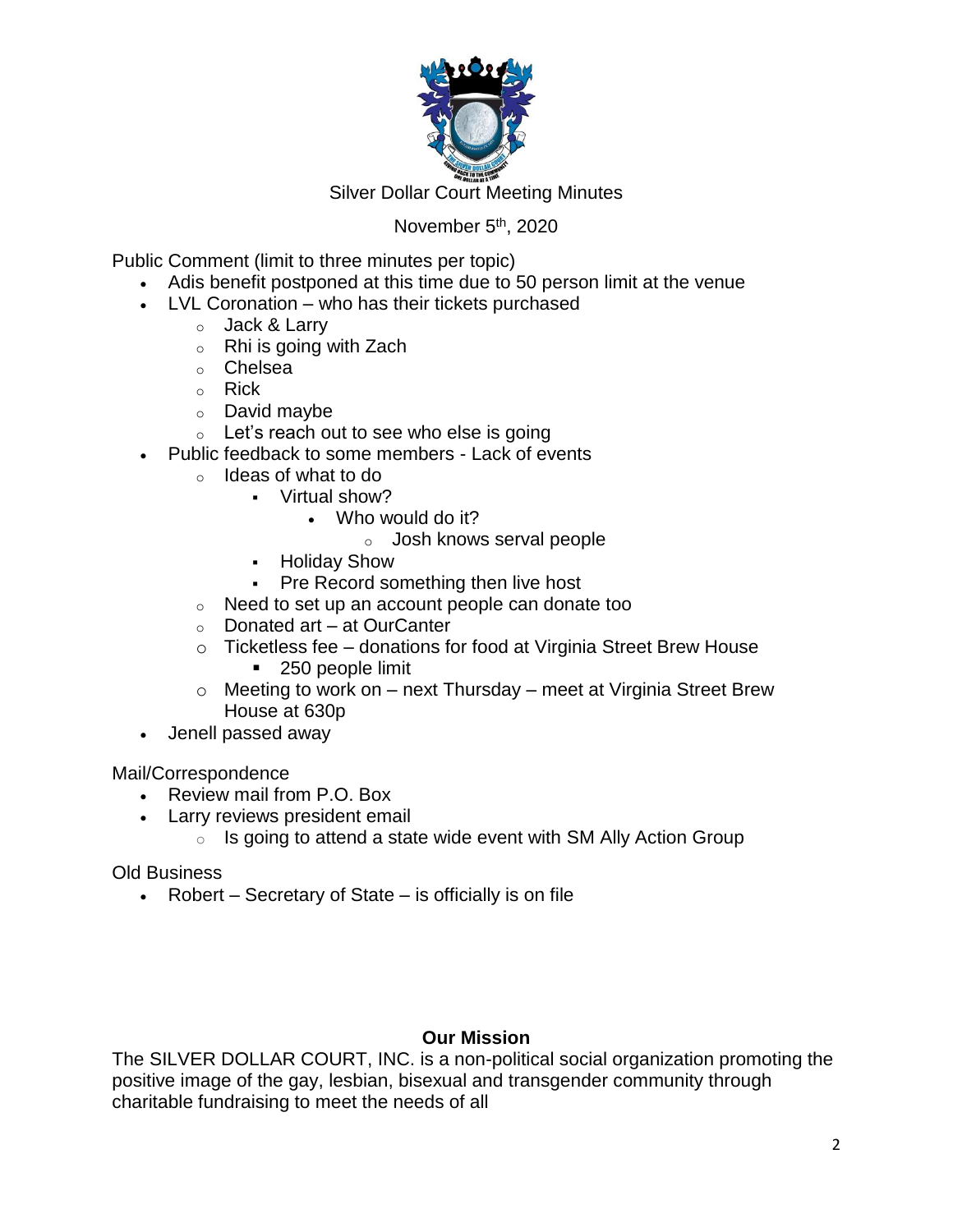

# November 5<sup>th</sup>, 2020

## New Business

- A. Committee Reports
	- 1. Finance Chair: Billo
		- No meeting
	- 2. Policy & Procedures Chair: Chelsea
		- The date will be todays date
		- Robert motions to approve the all the changes with today's date
			- Rhiannon seconds Passes unanimously
	- 3. Sound Chair: Billo
		- No meeting
	- 4. Website –Chair: Rhiannon
		- No meeting
		- Please post Aids benefit postponed
		- Please post board opening
		- Please post updated Policy & Procedures
	- 5. Grievance Chair: Chelsea
		- No meeting
- B. Bills to be paid
	- None at this time
	- Storage due Feb 2021
	- 10X20 space currently
	- We have the cheapest there is

#### **Our Mission**